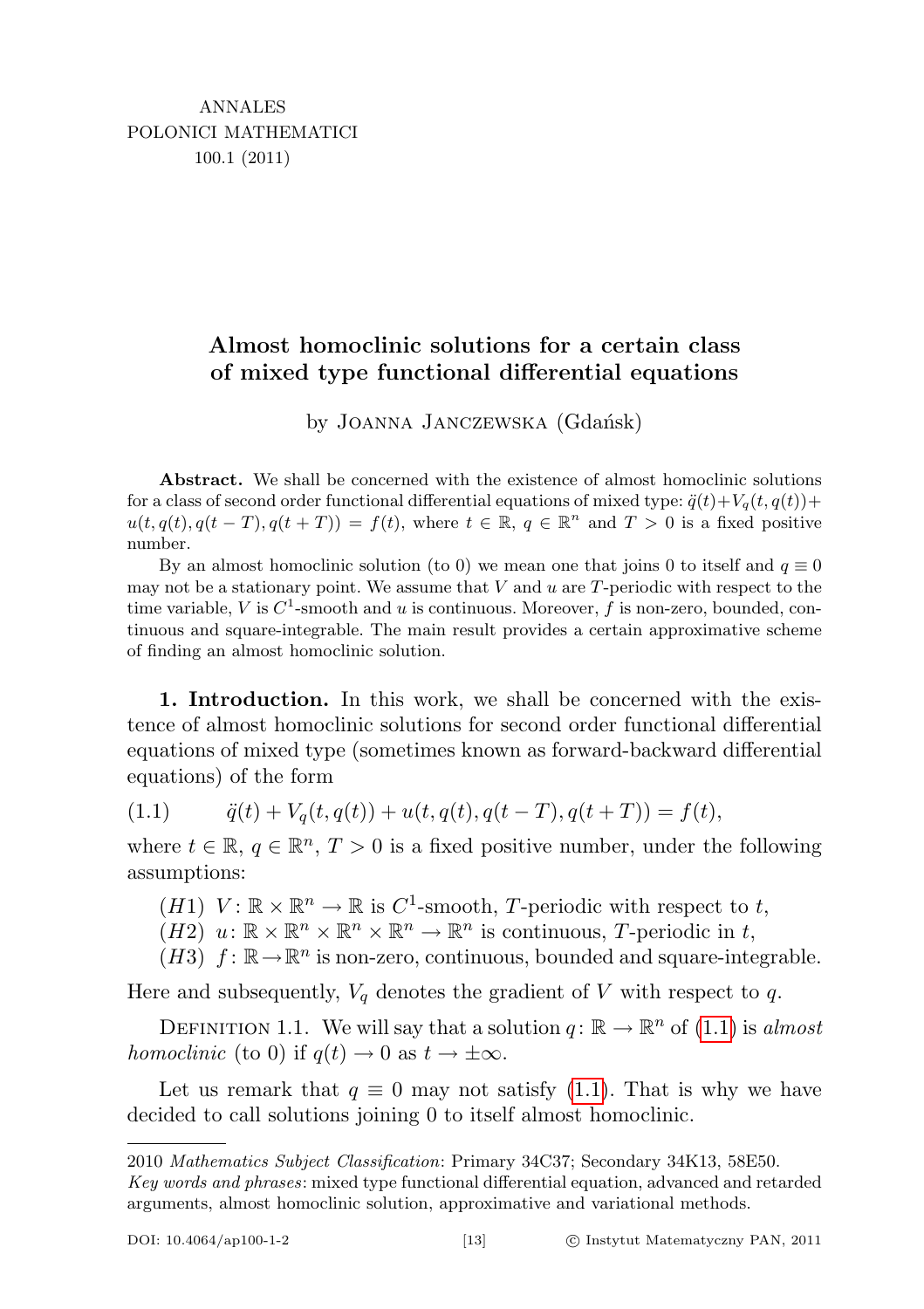## 14 J. Janczewska

From now on,  $(\cdot, \cdot)$ :  $\mathbb{R}^n \times \mathbb{R}^n \to \mathbb{R}$  stands for the standard inner product in  $\mathbb{R}^n$  and  $|\cdot|: \mathbb{R}^n \to [0, \infty)$  denotes the induced norm. Let  $E = W^{1,2}(\mathbb{R}, \mathbb{R}^n)$ be the Hilbert space of functions from  $\mathbb R$  into  $\mathbb R^n$  under the usual norm

$$
||q||_E^2 = \int_{-\infty}^{\infty} (|q(t)|^2 + |\dot{q}(t)|^2) dt.
$$

For each  $k \in \mathbb{N}$ , let  $f_k \colon \mathbb{R} \to \mathbb{R}^n$  denote a 2kT-periodic extension of  $f_{|[-kT,kT]}$ over R. Remark that  $f_k$  may not be continuous at  $kT \pm 2kTj$ ,  $j \in \mathbb{Z}$ . Let us consider a sequence of functional differential equations

<span id="page-1-0"></span>(1.2) 
$$
\ddot{q}(t) + V_q(t, q(t)) + u(t, q(t), q(t-T), q(t+T)) = f_k(t).
$$

Let  $E_k = W^{1,2}_{2k}(\mathbb{R}, \mathbb{R}^n)$  be the Hilbert space of  $2kT$ -periodic functions from  $\mathbb{R}$  into  $\mathbb{R}^n$  with the standard norm

$$
||q||_{E_k}^2 = \int_{-kT}^{kT} (|q(t)|^2 + |\dot{q}(t)|^2) dt.
$$

Let us denote by  $C^l_{loc}(\mathbb{R}, \mathbb{R}^n)$ ,  $l \in \mathbb{N}$ , the space of functions on  $\mathbb{R}$  with values in  $\mathbb{R}^n$  under the topology of almost uniform convergence of functions and all derivatives up to order l.

We will prove the following theorem.

<span id="page-1-1"></span>THEOREM 1.2. Let V, u and f satisfy  $(H1)$ – $(H3)$ . Assume that for each  $k \in \mathbb{N}$  there is a solution  $q_k \in E_k$  of  $(1.2)$ . If the sequence  $\{\|q_k\|_{E_k}\}_{k \in \mathbb{N}}$  is bounded in R then there exist a subsequence  $\{q_{k_j}\}_{j\in\mathbb{N}}$  and a function  $q_0 \in E$ such that

$$
q_{k_j} \to q_0 \quad \text{as } j \to \infty
$$

in the topology of  $C^2_{loc}(\mathbb{R}, \mathbb{R}^n)$  and  $q_0$  is an almost homoclinic solution of  $(1.1).$  $(1.1).$ 

Recently, differential equations involving both advanced and retarded arguments have appeared in an increasing number of models originating from a wide variety of scientific disciplines (see [\[HVL1,](#page-10-0) [HVL2\]](#page-10-1) and references given there).

Theorem [1.2](#page-1-1) yields a certain approximative scheme of finding an almost homoclinic solution for  $(1.1)$ . This method generalizes that of  $[J]$  for the Newtonian systems  $\ddot{q}+V_q(t,q) = f(t)$ , where V and f satisfy  $(H1)$  and  $(H3)$ , respectively (see also [\[IJ1,](#page-10-3) [IJ2\]](#page-10-4)). Similar results for a class of Newtonian systems (with  $f \equiv 0$ ) have been obtained by Rabinowitz in [\[R\]](#page-11-0) and for a family of first order Hamiltonian systems by Tanaka in [\[T\]](#page-11-1).

The paper is organized as follows. Theorem [1.2](#page-1-1) will be proved in Section 2 by means of the Ascoli–Arzel`a lemma. In Section 3, some applications of this theorem will be given for certain problems of variational nature.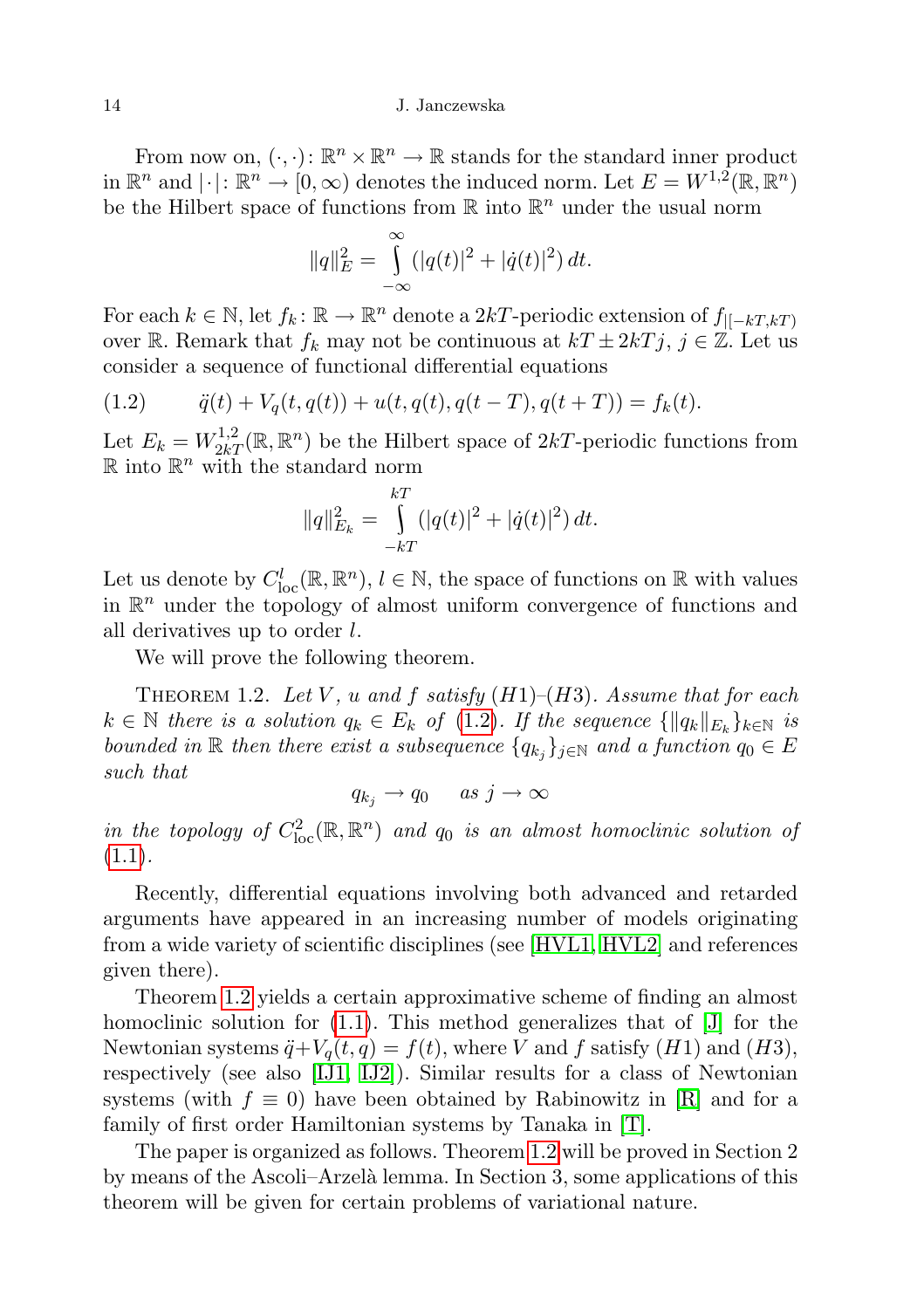**2. Proof of Theorem [1.2.](#page-1-1)** For each  $k \in \mathbb{N}$ , let  $L^{\infty}_{2k}(\mathbb{R}, \mathbb{R}^n)$  denote the space of  $2kT$ -periodic essentially bounded measurable functions from  $\mathbb R$  into  $\mathbb{R}^n$  with the norm

<span id="page-2-1"></span>
$$
||q||_{L_{2k}^{\infty}} = \text{ess sup}\{|q(t)|: t \in [-kT, kT]\}.
$$

FACT 2.1. There is  $C > 0$ , independent of  $k \in \mathbb{N}$ , such that

$$
(2.1) \t\t ||q||_{L^{\infty}_{2kT}} \leq C||q||_{E_k} \t \text{ for all } q \in E_k.
$$

The proof of this fact may be found in [\[IJ1\]](#page-10-3).

<span id="page-2-5"></span>LEMMA 2.2. Let V, u and f satisfy  $(H1)$ – $(H3)$ . Assume that for each  $k \in \mathbb{N}$  there is a solution  $q_k \in E_k$  of [\(1.2\)](#page-1-0). If the sequence  $\{\|q_k\|_{E_k}\}_{k \in \mathbb{N}}$  is bounded in R then there exist a subsequence  $\{q_{k_j}\}_{j\in\mathbb{N}}$  and a function  $q_0 \in E$ such that  $q_{k_j} \to q_0$  as  $j \to \infty$  in the topology of  $C^1_{loc}(\mathbb{R}, \mathbb{R}^n)$ .

<span id="page-2-0"></span>*Proof.* There is  $M > 0$  such that for each  $k \in \mathbb{N}$ ,

(2.2) kqkkE<sup>k</sup> ≤ M.

Combining  $(2.2)$  with  $(2.1)$ , we get

$$
(2.3) \t\t\t ||q_k||_{L_{2kT}^{\infty}} \le CM.
$$

Since  $q_k$  is a solution of [\(1.2\)](#page-1-0), from  $(H1)$ – $(H3)$  and [\(2.3\)](#page-2-2) it follows that there is  $M_1 > 0$ , independent of  $k \in \mathbb{N}$ , such that

(2.4) 
$$
\|\ddot{q}_k\|_{L^{\infty}_{2kT}} \leq M_1.
$$

Fix  $k \in \mathbb{N}$  and  $t \in \mathbb{R}$ . If  $n = 1$  (i.e.  $q_k : \mathbb{R} \to \mathbb{R}$ ) then there is  $s_k \in (t - 1, t)$ such that t

<span id="page-2-4"></span><span id="page-2-2"></span>
$$
\dot{q}_k(s_k) = \int_{t-1}^s \dot{q}_k(s) \, ds = q_k(t) - q_k(t-1)
$$

and

$$
\dot{q}_k(t) = \int\limits_{s_k}^t \ddot{q}_k(s) \, ds + \dot{q}_k(s_k).
$$

Consequently,

$$
|\dot{q}_k(t)| \leq \int_{t-1}^t |\ddot{q}_k(s)| ds + |q_k(t) - q_k(t-1)| \leq M_1 + 2CM \equiv M_2.
$$

Hence, if  $n \geq 1$ , we have

$$
(2.5) \t\t\t\t\t |\hat{q}_k||_{L_{2kT}^{\infty}} \leq \sqrt{n}M_2.
$$

To finish the proof, it suffices to show that  $\{q_k\}_{k\in\mathbb{N}}$  and  $\{\dot{q}_k\}_{k\in\mathbb{N}}$  are equicontinuous. For each  $k \in \mathbb{N}$  and  $t, s \in \mathbb{R}$ , we have

<span id="page-2-3"></span>
$$
|q_k(t) - q_k(s)| = \left| \int_s^t \dot{q}_k(\tau) d\tau \right| \le \sqrt{n} M_2 |t - s|,
$$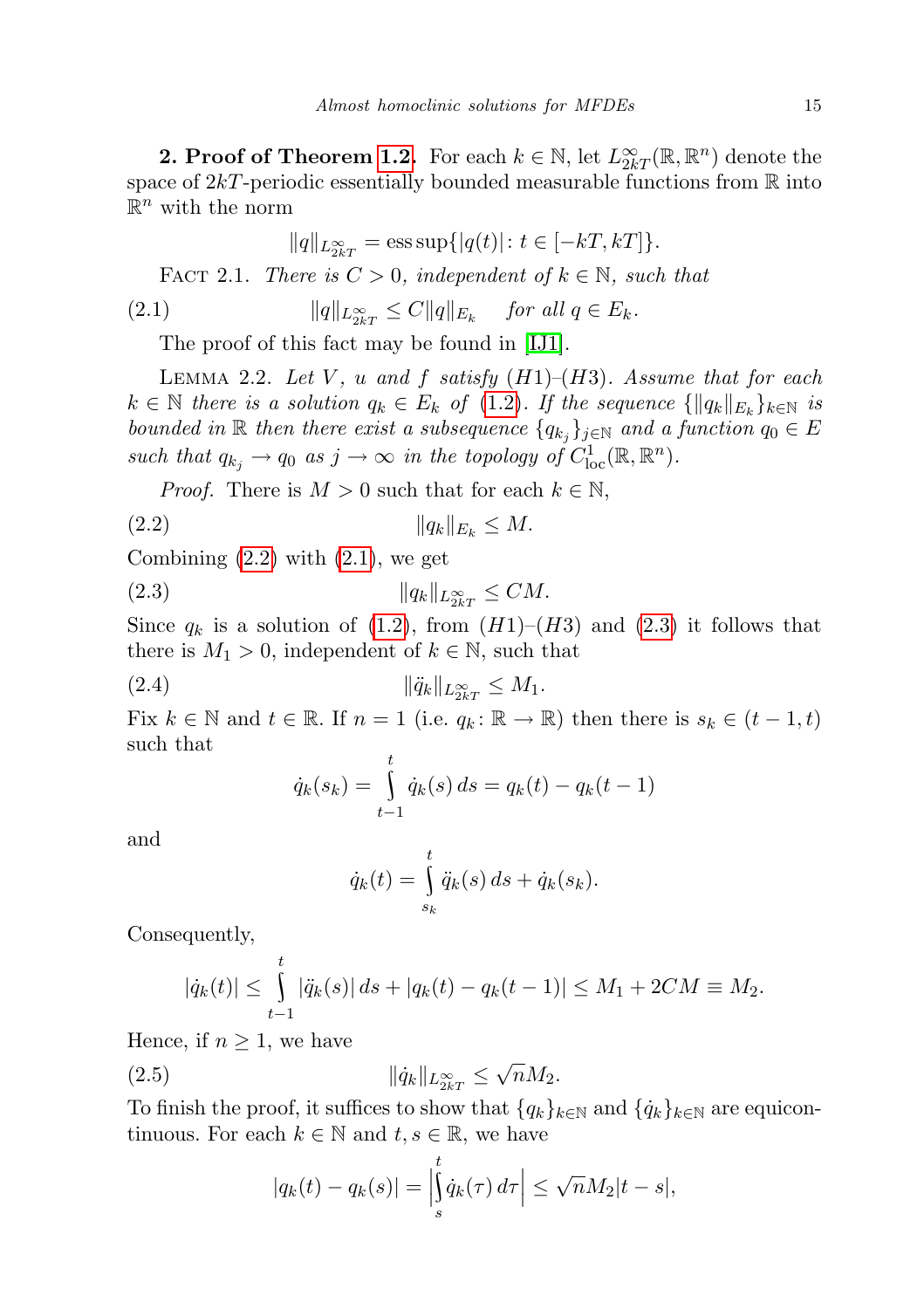by [\(2.5\)](#page-2-3), and

$$
|\dot{q}_k(t) - \dot{q}_k(s)| \le M_1|t - s|,
$$

by  $(2.4)$ . Applying now the Ascoli–Arzelà lemma, we get the claim.

<span id="page-3-0"></span>FACT 2.3. Let  $q: \mathbb{R} \to \mathbb{R}^n$  be a continuous mapping. If a weak derivative  $\dot{q}: \mathbb{R} \to \mathbb{R}^n$  is continuous at  $t_0 \in \mathbb{R}$ , then q is differentiable at  $t_0$  and

$$
\lim_{t \to t_0} \frac{q(t) - q(t_0)}{t - t_0} = \dot{q}(t_0).
$$

Let  $L^2_{\text{loc}}(\mathbb{R}, \mathbb{R}^n)$  be the space of functions from  $\mathbb{R}$  into  $\mathbb{R}^n$  that are locally square-integrable.

<span id="page-3-1"></span>FACT 2.4. Let  $q: \mathbb{R} \to \mathbb{R}^n$  be a continuous map such that  $\dot{q} \in L^2_{loc}(\mathbb{R}, \mathbb{R}^n)$ . Then for each  $t \in \mathbb{R}$ ,

(2.6) 
$$
|q(t)| \leq \sqrt{2} \Biggl( \int_{t-1/2}^{t+1/2} (|q(s)|^2 + |\dot{q}(s)|^2) ds \Biggr)^{1/2}.
$$

<span id="page-3-2"></span>The proofs of Facts [2.3](#page-3-0) and [2.4](#page-3-1) can be found in [\[IJ1\]](#page-10-3).

LEMMA 2.5. Let V, u and f satisfy  $(H1)$ – $(H3)$ . If  $\{q_{k_j}\}_{j\in\mathbb{N}}$  and  $q_0$  are given by Lemma [2.2](#page-2-5) then  $q_0$  is an almost homoclinic solution of  $(1.1)$  and  $q_{k_j} \to q_0$  as  $j \to \infty$  in the topology of  $C^2_{loc}(\mathbb{R}, \mathbb{R}^n)$ .

*Proof.* Fix  $a, b \in \mathbb{R}$  such that  $a < b$ . There is  $j_0 \in \mathbb{N}$  such that  $[a, b] \subset$  $[-k_jT, k_jT)$  for all  $j > j_0$ . Thus

$$
\ddot{q}_{k_j}(t) = f(t) - V_q(t, q_{k_j}(t)) - u(t, q_{k_j}(t), q_{k_j}(t-T), q_{k_j}(t+T))
$$

for all  $t \in [a, b]$  and  $j > j_0$ . Hence, if  $j > j_0$  then the restriction of  $\ddot{q}_{k_j}$  onto [a, b] is continuous. From Fact [2.3](#page-3-0) it follows that  $\ddot{q}_{k_j}$  is a derivative of  $\dot{q}_{k_j}$  in  $(a, b)$  for all  $j > j_0$ . Since  $q_{k_j} \to q_0$  and  $\dot{q}_{k_j} \to \dot{q}_0$  almost uniformly on  $\mathbb{R}$ ,

$$
\ddot{q}_{k_j}(t) \to f(t) - V_q(t, q_0(t)) - u(t, q_0(t), q_0(t-T), q_0(t+T))
$$

uniformly on  $[a, b]$ . Consequently,

$$
\ddot{q}_0(t) = f(t) - V_q(t, q_0(t)) - u(t, q_0(t), q_0(t - T), q_0(t + T))
$$

in  $(a, b)$ . By the above, we conclude that  $q_0$  is a solution of  $(1.1)$  and  $q_{k_j} \to q_0$ as  $j \to \infty$  in the topology of  $C^2_{\text{loc}}(\mathbb{R}, \mathbb{R}^n)$ .

To finish the proof, we have to show that  $q_0$  is an almost homoclinic solution. Take  $l \in \mathbb{N}$ . There is  $j_0 \in \mathbb{N}$  such that  $[-lT, lT] \subset [-k_jT, k_jT]$  for all  $j > j_0$ . By  $(2.2)$ , for all  $j > j_0$  we get

$$
\int_{-lT}^{lT} (|q_{k_j}(t)|^2 + |\dot{q}_{k_j}(t)|^2) dt \leq M^2.
$$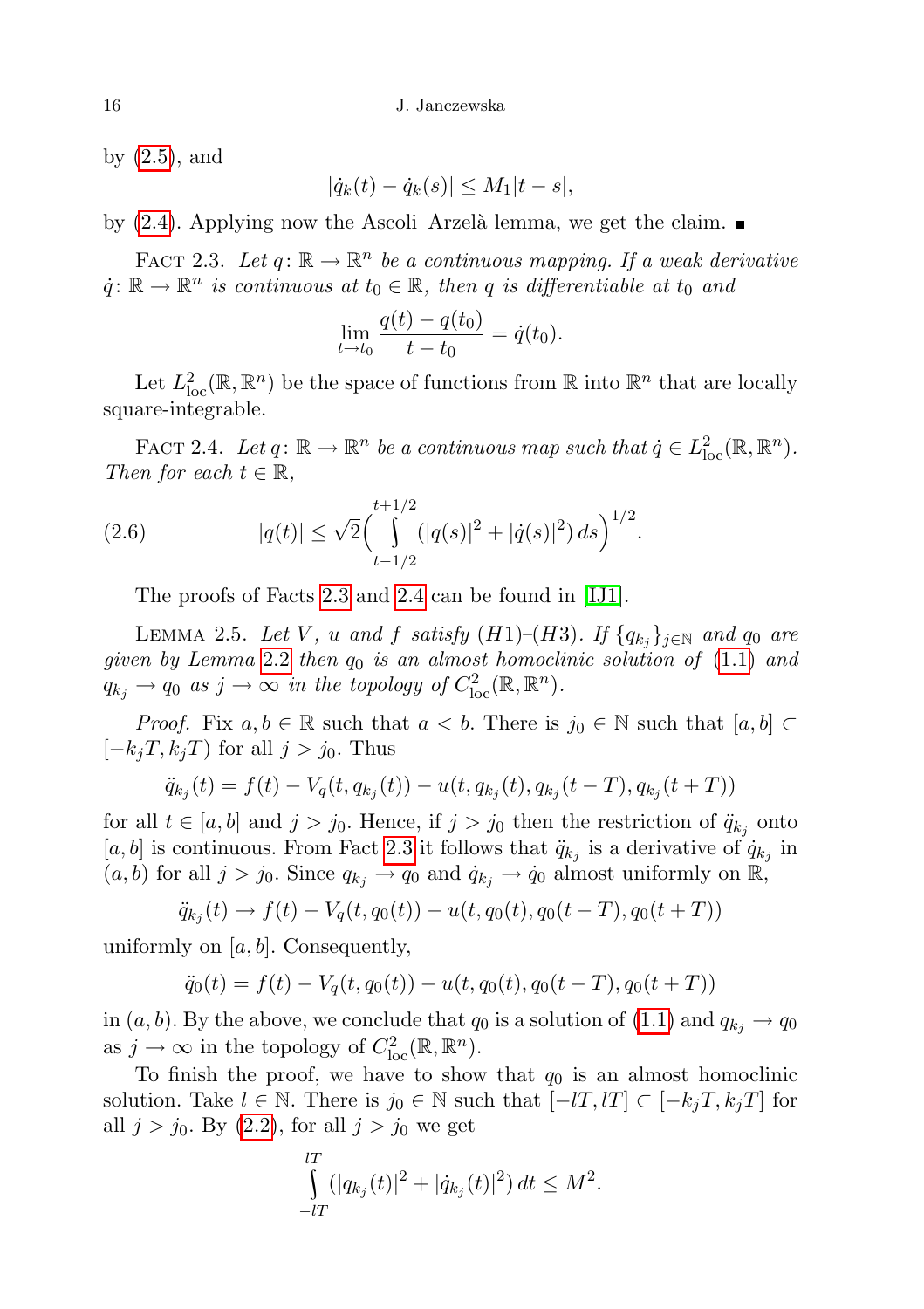Letting  $j \to \infty$ , we obtain

$$
\int_{-lT}^{lT} (|q_0(t)|^2 + |\dot{q}_0(t)|^2) dt \le M^2.
$$

Finally, since  $l$  is an arbitrary positive integer,

<span id="page-4-0"></span>
$$
\int_{-\infty}^{\infty} (|q_0(t)|^2 + |\dot{q}_0(t)|^2) dt \le M^2,
$$

which implies

(2.7) 
$$
\int_{|t|>r} (|q_0(t)|^2 + |\dot{q}_0(t)|^2) dt \to 0
$$

as  $r \to \infty$ . Combining [\(2.7\)](#page-4-0) with [\(2.6\)](#page-3-2), we get  $q_0(t) \to 0$  as  $t \to \pm \infty$ .

3. Applications. In this section some applications of Theorem [1.2](#page-1-1) are indicated. Let assumptions  $(H1)–(H3)$  hold. From now on, we will also assume that

(*H*4) there is a  $C^1$ -map  $U: \mathbb{R} \times \mathbb{R}^n \times \mathbb{R}^n \to \mathbb{R}$  of variables  $(t, x, y)$ , T-periodic in  $t \in \mathbb{R}$  such that

$$
u(t, q(t), q(t-T), q(t+T)) = U_x(t, q(t), q(t-T)) + U_y(t, q(t+T), q(t)),
$$

where  $U_x$  and  $U_y$  denote the gradients of U with respect to x and y, respectively.

For each  $k \in \mathbb{N}$ , let  $I_k: E_k \to \mathbb{R}$  be given by

$$
I_k(q) = \int_{-kT}^{kT} \left( \frac{1}{2} |\dot{q}(t)|^2 - V(t, q(t)) - U(t, q(t), q(t-T)) \right) dt
$$
  
+ 
$$
\int_{-kT}^{kT} (f_k(t), q(t)) dt.
$$

The functional  $I_k$  is differentiable on  $E_k$  and it is easy to check that

$$
I'_{k}(q)p = \int_{-kT}^{kT} [(q(t), \dot{p}(t)) - (V_{q}(t, q(t)), p(t))] dt
$$
  
\n
$$
- \int_{-kT}^{kT} [(U_{x}(t, q(t), q(t-T)), p(t)) + (U_{y}(t, q(t+T), q(t)), p(t))] dt
$$
  
\n
$$
+ \int_{-kT}^{kT} (f_{k}(t), p(t)) dt,
$$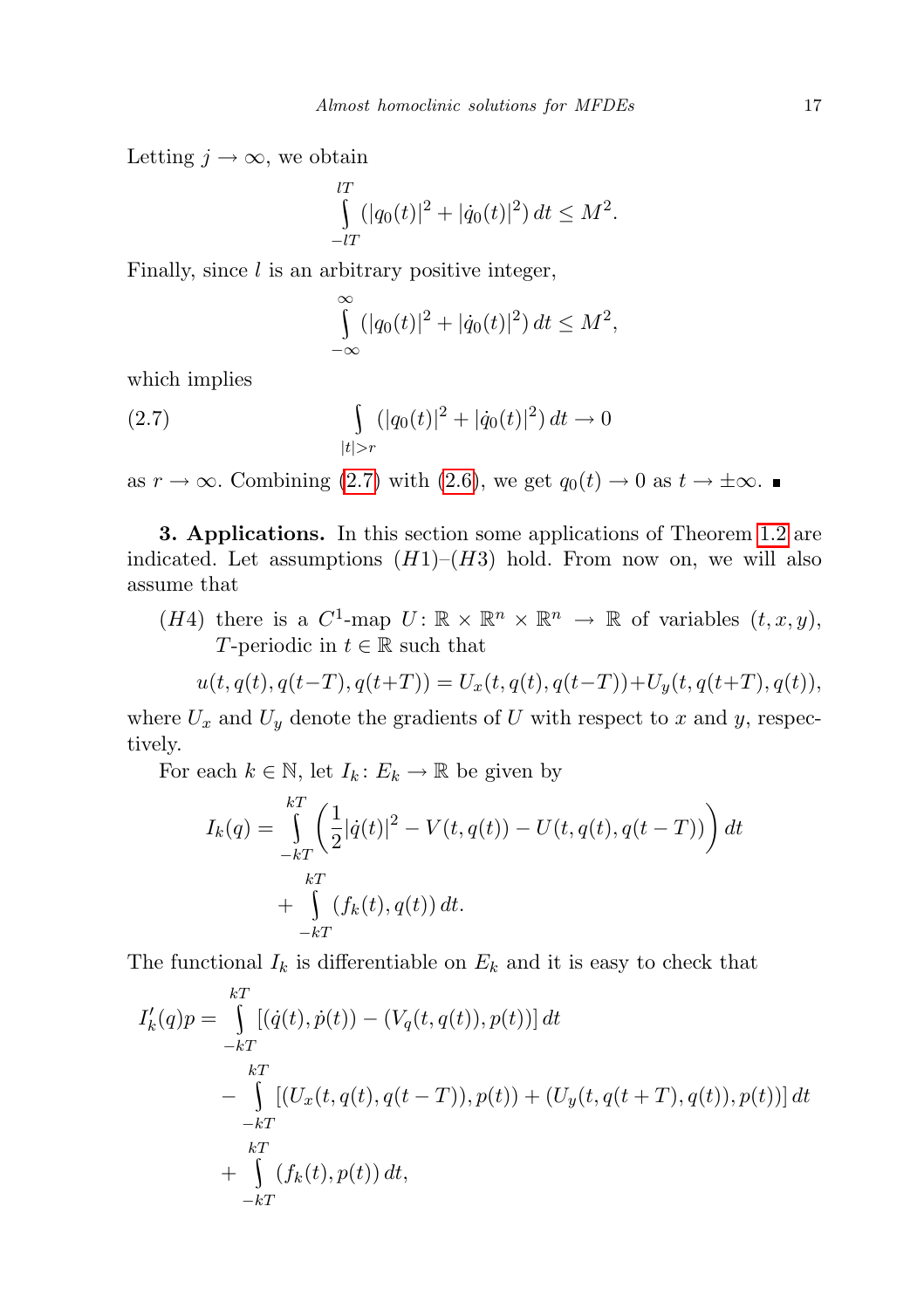and by  $(H4)$ ,

$$
I'_{k}(q)p = \int_{-kT}^{kT} [(\dot{q}(t), \dot{p}(t)) - (V_{q}(t, q(t)), p(t))] dt
$$
  

$$
- \int_{-kT}^{kT} (u(t, q(t), q(t - T), q(t + T)), p(t)) dt + \int_{-kT}^{kT} (f_{k}(t), p(t)) dt.
$$

Moreover, by the Fundamental Lemma (see [\[MW\]](#page-10-5)), for a fixed  $k \in \mathbb{N}$  the critical points of  $I_k$  are  $2kT$ -periodic solutions of [\(1.2\)](#page-1-0).

Example 1. Let us consider second order functional differential equations of mixed type of the form

(3.1) 
$$
\ddot{q}(t) + u(t, q(t), q(t-T), q(t+T)) = f(t),
$$

where  $t \in \mathbb{R}$ ,  $q \in \mathbb{R}^n$  and  $T > 0$  is a fixed positive number. Suppose that  $(H2)$ – $(H4)$  hold, and furthermore,

(*H*5) there are  $a, b > 0$  such that for all  $t \in \mathbb{R}$  and  $x, y \in \mathbb{R}^n$ ,

<span id="page-5-0"></span>
$$
-U(t, x, y) \ge -U(t, 0, 0) + a|x|^2 + b|y|^2,
$$

$$
(H6)\ \int_{0}^{T} U(t,0,0) dt = 0.
$$

<span id="page-5-3"></span>THEOREM 3.1. Under assumptions  $(H2)$ – $(H6)$ , there is an almost homoclinic solution  $q_0: \mathbb{R} \to \mathbb{R}^n$  of (3.[1\)](#page-5-0) such that  $\dot{q}_0(t) \to 0$  as  $t \to \pm \infty$ .

An approximative sequence of functional differential equations for [\(3.1\)](#page-5-0) is as follows:

(3.2) 
$$
\ddot{q}(t) + u(t, q(t), q(t-T), q(t+T)) = f_k(t),
$$

where  $f_k: \mathbb{R} \to \mathbb{R}^n$  is a 2kT-periodic extension of  $f_{|[-kT,kT]}$  onto  $\mathbb{R}$ . In this case,  $I_k: E_k \to \mathbb{R}$  is given by

<span id="page-5-1"></span>(3.3) 
$$
I_k(q) = \int_{-kT}^{kT} \left( \frac{1}{2} |\dot{q}(t)|^2 - U(t, q(t), q(t-T)) + (f_k(t), q(t)) \right) dt
$$

and

<span id="page-5-2"></span>(3.4) 
$$
I'_{k}(q)p = \int_{-kT}^{kT} (\dot{q}(t), \dot{p}(t)) dt - \int_{-kT}^{kT} (U_x(t, q(t), q(t-T)), p(t)) dt
$$

$$
- \int_{-kT}^{kT} (U_y(t, q(t+T), q(t)), p(t)) dt + \int_{-kT}^{kT} (f_k(t), p(t)) dt.
$$

For each  $k \in \mathbb{N}$ , let  $L^2_{2k}(\mathbb{R}, \mathbb{R}^n)$  denote the Hilbert space of  $2kT$ -periodic functions on  $\mathbb R$  with values in  $\mathbb R^n$  under the norm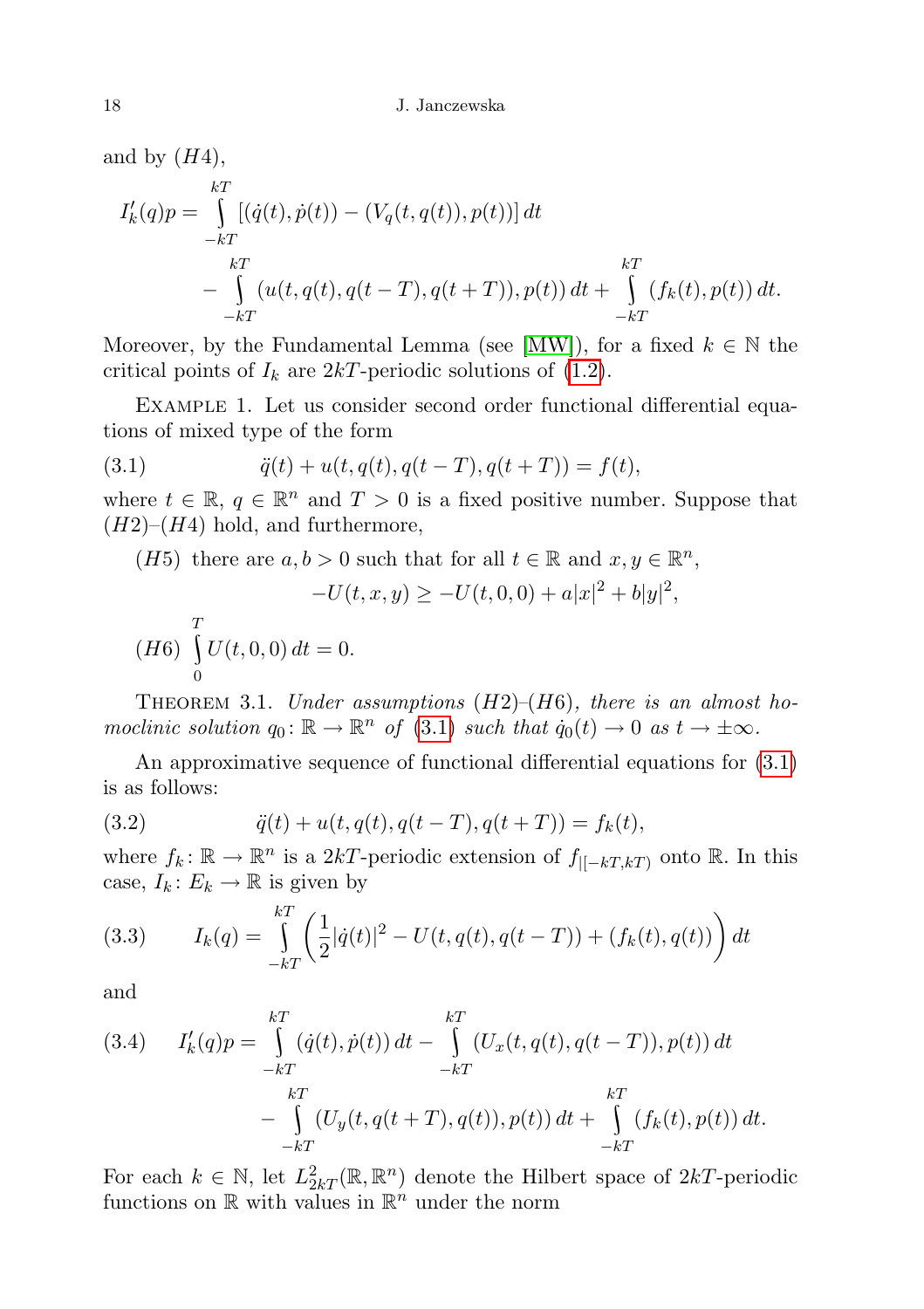$$
||q||_{L_{2kT}}^2 = \int_{-kT}^{kT} |q(t)|^2 dt.
$$

Applying  $(H3)$ ,  $(H5)$  and  $(H6)$ , we get

<span id="page-6-0"></span>
$$
(3.5) \qquad I_k(q) \ge \int_{-kT}^{kT} \left( \frac{1}{2} |\dot{q}(t)|^2 + a|q(t)|^2 + (f_k(t), q(t)) \right) dt
$$

$$
\ge \min\{1/2, a\} \int_{-kT}^{kT} (|\dot{q}(t)|^2 + |q(t)|^2) dt - \|f_k\|_{L_{2kT}^2} \|q\|_{E_k}
$$

$$
\ge A \|q\|_{E_k}^2 - B \|q\|_{E_k},
$$

where  $A = \min\{1/2, a\}$  and  $B = ||f||_{L^2(\mathbb{R}, \mathbb{R}^n)}$ .

<span id="page-6-1"></span>LEMMA 3.2. Under (H2)–(H6),  $I_k$  defined by [\(3.3\)](#page-5-1) satisfies the Palais– Smale condition.

*Proof.* Let  $\{p_j\}_{j\in\mathbb{N}}\subset E_k$  be a sequence such that  $\{I_k(p_j)\}_{j\in\mathbb{N}}$  is bounded and  $I'_k(p_j) \to 0$  as  $j \to \infty$ . We have to show that  $\{p_j\}_{j\in\mathbb{N}}$  has a convergent subsequence. From [\(3.5\)](#page-6-0) it follows that  $\{p_j\}_{j\in\mathbb{N}}$  is bounded in the Hilbert space  $E_k$ . Therefore, along a subsequence,  $\{p_j\}_{j\in\mathbb{N}}$  converges weakly in  $E_k$ and strongly in  $L^{\infty}_{2k}(\mathbb{R}, \mathbb{R}^n)$  to  $p_0 \in E_k$ . Hence, passing to a subsequence if necessary, we have  $p_j \to p_0$  in  $L^2_{2kT}(\mathbb{R}, \mathbb{R}^n)$ ,  $(I'_k(p_j) - I'_k(p_0))(p_j - p_0) \to 0$ ,

$$
\int_{-kT}^{kT} (U_x(t, p_j(t), p_j(t-T)) - U_x(t, p_0(t), p_0(t-T)), p_j(t) - p_0(t)) dt \to 0
$$

and

$$
\int_{-kT}^{kT} (U_y(t, p_j(t+T), p_j(t)) - U_y(t, p_0(t+T), p_0(t)), p_j(t) - p_0(t)) dt \to 0
$$

as  $j \to \infty$ . By [\(3.4\)](#page-5-2), we get

$$
\int_{-kT}^{kT} |\dot{p}_j(t) - \dot{p}_0(t)|^2 dt
$$
\n
$$
= \int_{-kT}^{kT} (U_x(t, p_j(t), p_j(t - T)) - U_x(t, p_0(t), p_0(t - T)), p_j(t) - p_0(t)) dt
$$
\n
$$
+ \int_{-kT}^{kT} (U_y(t, p_j(t + T), p_j(t)) - U_y(t, p_0(t + T), p_0(t)), p_j(t) - p_0(t)) dt
$$
\n
$$
+ (I'_k(p_j) - I'_k(p_0)) (p_j - p_0),
$$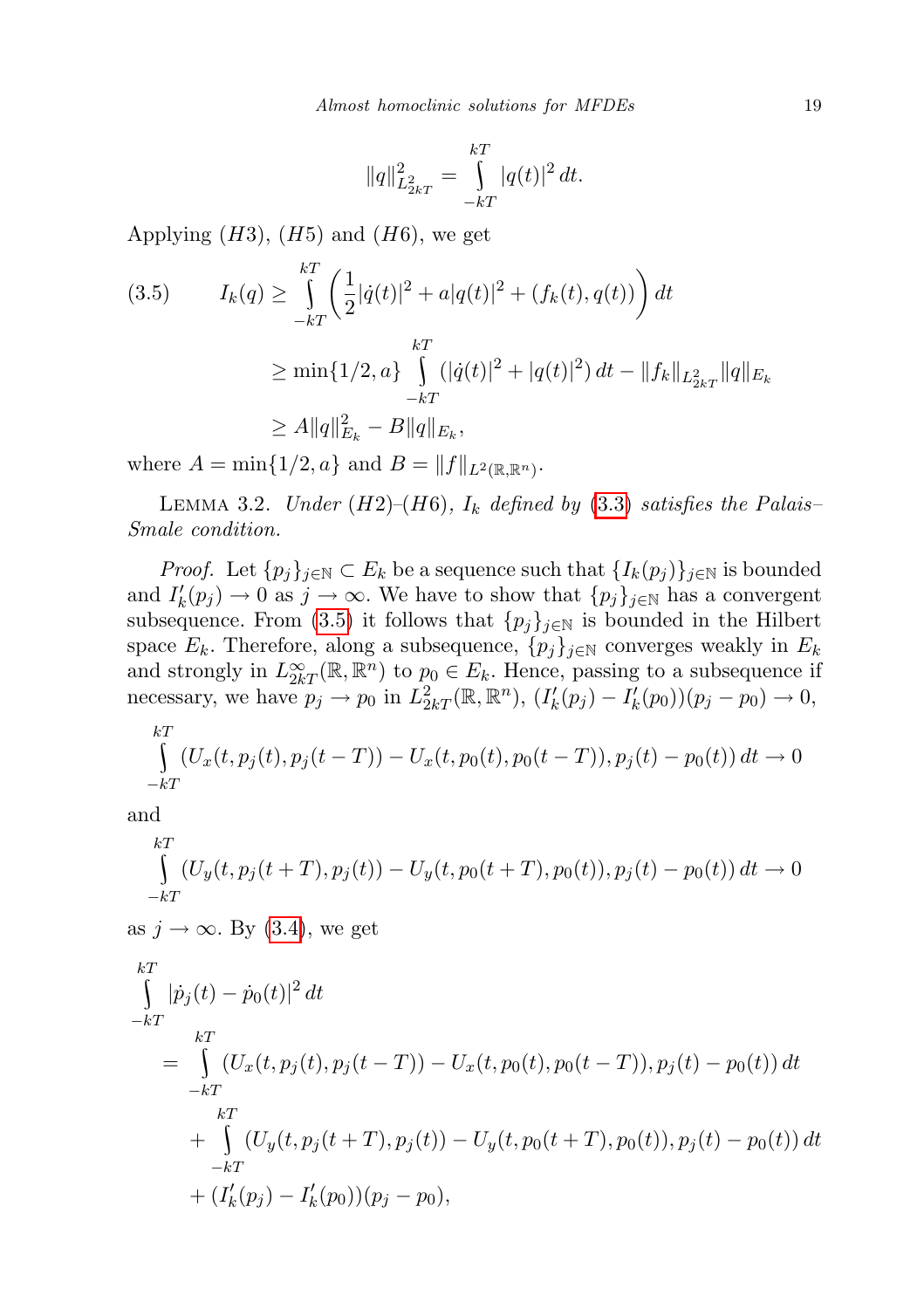20 J. Janczewska

which implies  $\int_{-kT}^{kT} |\dot{p}_j(t) - \dot{p}_0(t)|^2 dt \to 0$  as  $j \to \infty$ . Consequently,  $p_j \to p_0$ in  $E_k$  as  $j \to \infty$ . ■

Proof of Theorem [3.1](#page-5-3). By Ekeland's Variational Principle (see Theorems 4.1 and 4.2 in [\[MW\]](#page-10-5)) and Lemma [3.2,](#page-6-1) for each  $k \in \mathbb{N}$  there is  $q_k \in E_k$  such that  $I_k(q_k) = \inf_{q \in E_k} I_k(q)$  and  $I'_k(q_k) = 0$ . From [\(3.3\)](#page-5-1) and (H6) it follows that  $I_k(q_k) \leq 0 = I_k(0)$ .

Set

$$
\varrho = \frac{B + \sqrt{B^2 + 4A}}{2A}.
$$

[\(3.5\)](#page-6-0) implies that if  $||q||_{E_k} \ge \varrho$  then  $I_k(q) \ge 1$ . Hence  $||q_k||_{E_k} < \varrho$  for each  $k \in \mathbb{N}$ . By Theorem [1.2,](#page-1-1) we conclude that  $(3.1)$  has an almost homoclinic solution  $q_0 \in E$ .

To finish the proof of Theorem [3.1,](#page-5-3) we have to show that  $\dot{q}_0(t) \rightarrow 0$  as  $t \to \pm \infty$ . From Fact [2.4](#page-3-1) it follows that for each  $t \in \mathbb{R}$ ,

$$
|\dot{q}_0(t)|^2 \le 2 \int_{t-1/2}^{t+1/2} (|\dot{q}_0(s)|^2 + |\ddot{q}_0(s)|^2) ds.
$$

By [\(2.7\)](#page-4-0), it suffices to prove that

$$
\int\limits_r^{r+1} |\ddot{q}_0(s)|^2 ds \to 0
$$

as  $r \to \pm \infty$ . Since  $q_0$  satisfies [\(3.1\)](#page-5-0), we get

$$
\int_{r}^{r+1} |\ddot{q}_0(s)|^2 ds \le 2 \int_{r}^{r+1} |f(s)|^2 ds
$$
  
+2 \int\_{r}^{r+1} |u(s, q\_0(s), q\_0(s-T), q\_0(s+T))|^2 ds.

From  $(H4)$  and  $(H5)$  we have  $u(t, 0, 0, 0) = 0$  for each  $t \in \mathbb{R}$ . From this and  $(H2)$  we deduce that

$$
\int_{r}^{r+1} |u(s, q_0(s), q_0(s-T), q_0(s+T))|^2 ds \to 0 \quad \text{as } r \to \pm \infty.
$$

Finally, by  $(H3)$ ,

$$
\int_{r}^{r+1} |f(s)|^2 ds \to 0 \quad \text{as } r \to \pm \infty. \blacksquare
$$

Example 2. Consider now second order functional differential equations of mixed type

<span id="page-7-0"></span>(3.6) 
$$
\ddot{q}(t) - V_q(t, q(t)) + u(t, q(t), q(t-T), q(t+T)) = f(t),
$$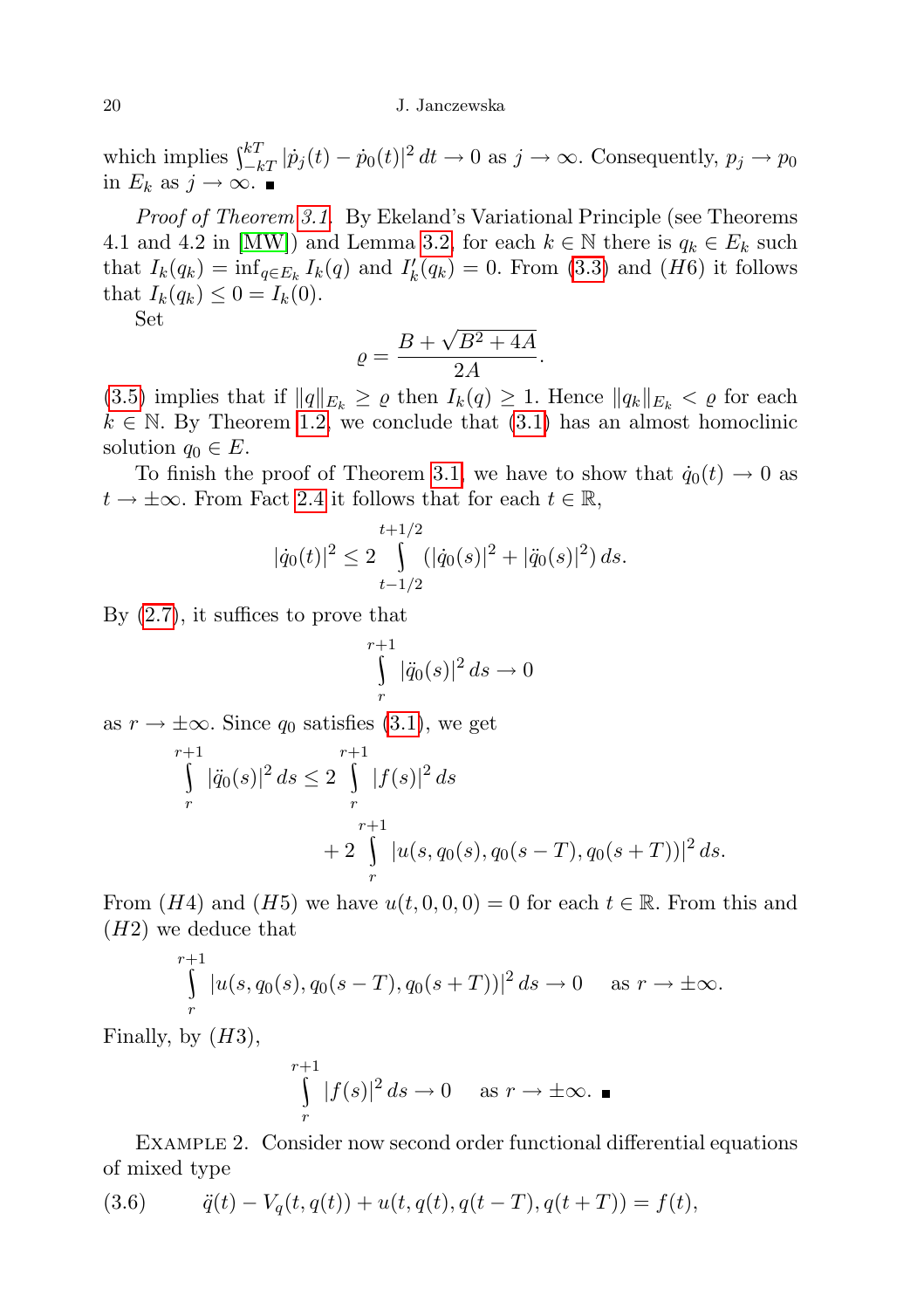where  $V: \mathbb{R} \times \mathbb{R}^n \to \mathbb{R}, u: \mathbb{R} \times \mathbb{R}^n \times \mathbb{R}^n \times \mathbb{R}^n \to \mathbb{R}^n$  and  $f: \mathbb{R} \to \mathbb{R}^n$  satisfy assumptions  $(H1)$ – $(H4)$ , and moreover,

(H7) there exist constants  $b_1, b_2 > 0$  such that for all  $t \in \mathbb{R}$  and  $q \in \mathbb{R}^n$ ,

$$
b_1|q|^2 \le V(t,q) \le b_2|q|^2,
$$

(*H*8) for all  $t \in \mathbb{R}$  and  $q \in \mathbb{R}^n$ ,

$$
V(t,q) \le (q, V_q(t,q)) \le 2V(t,q),
$$

(*H*9) there is  $\mu > 2$  such that for all  $t \in \mathbb{R}$  and  $(x, y) \in \mathbb{R}^n \times \mathbb{R}^n \setminus \{(0, 0)\},$ 

$$
0 < \mu U(t, x, y) \le (U_x(t, x, y), x) + (U_y(t, x, y), y),
$$

(*H*10) the gradient of U with respect to  $(x, y)$  is equal to  $o(\sqrt{|x|^2 + |y|^2})$ as  $|x|^2 + |y|^2 \to 0$  uniformly in t.

Let us remark that  $(H9)-(H10)$  imply that  $U(t, x, y) = o(|x|^2 + |y|^2)$  as  $|x|^2 + |y|^2 \to 0$  uniformly in t.

Set

$$
\bar{U} = \sup \{ U(t, x, y) : |x|^2 + |y|^2 = 1, t \in [0, T] \}, \quad \bar{b}_1 = \min \{ 2b_1, 1 \}
$$

and suppose that

 $(H11)$   $\bar{b}_1 > 4\bar{U}$  and  $||f||_{L^2(\mathbb{R}, \mathbb{R}^n)} < \frac{\sqrt{2}}{4C}$  $\frac{\sqrt{2}}{4C}(\bar{b}_1 - 4\bar{U})$ , where C is the positive constant given by [\(2.1\)](#page-2-1).

<span id="page-8-1"></span>THEOREM 3.3. If  $(H1)$ – $(H4)$  and  $(H7)$ – $(H11)$  are satisfied, then [\(3.6\)](#page-7-0) has an almost homoclinic solution  $q_0: \mathbb{R} \to \mathbb{R}^n$ . Moreover,  $\dot{q}_0(t) \to 0$  as  $t \to \pm \infty$ .

We will study an approximative sequence of functional differential equations for [\(3.6\)](#page-7-0) given by

(3.7) 
$$
\ddot{q}(t) - V_q(t, q(t)) + u(t, q(t), q(t-T), q(t+T)) = f_k(t),
$$

where  $f_k: \mathbb{R} \to \mathbb{R}^n$  is a 2kT-periodic extension of  $f_{|[-kT,kT)}$  onto  $\mathbb{R}$ . Now,  $I_k: E_k \to \mathbb{R}$  is defined by

<span id="page-8-0"></span>(3.8) 
$$
I_k(q) = \int_{-kT}^{kT} \left( \frac{1}{2} |\dot{q}(t)|^2 + V(t, q(t)) - U(t, q(t), q(t - T)) \right) dt + \int_{-kT}^{kT} (f_k(t), q(t)) dt
$$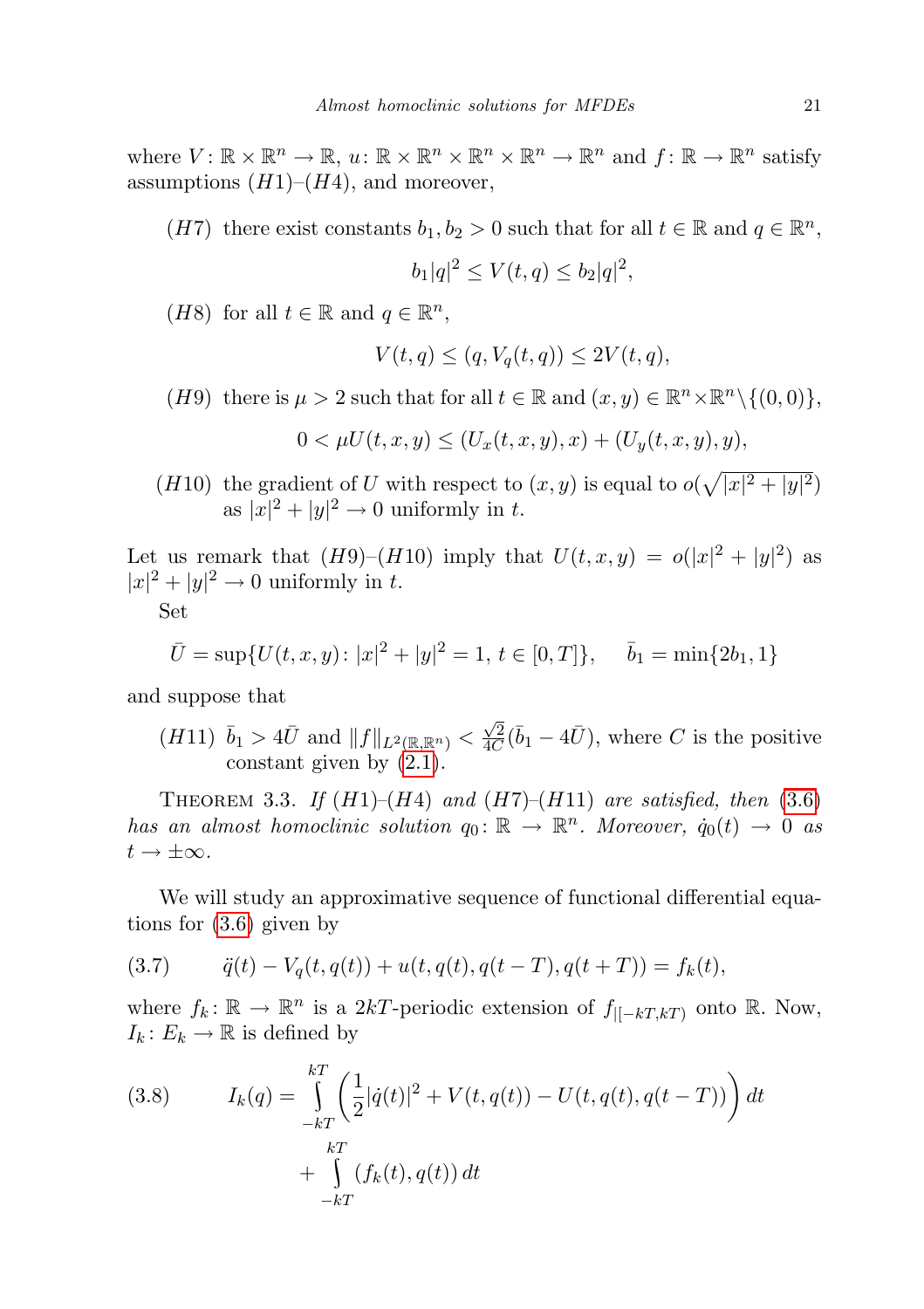and

<span id="page-9-0"></span>(3.9) 
$$
I'_{k}(q)p = \int_{-kT}^{kT} [(\dot{q}(t), \dot{p}(t)) + (V_{q}(t, q(t)), p(t))] dt
$$

$$
- \int_{-kT}^{kT} (U_{x}(t, q(t), q(t - T)), p(t)) dt
$$

$$
- \int_{-kT}^{kT} (U_{y}(t, q(t + T), q(t)), p(t)) dt
$$

$$
+ \int_{-kT}^{kT} (f_{k}(t), p(t)) dt.
$$

<span id="page-9-2"></span>LEMMA 3.4. Let assumptions  $(H1)$ – $(H4)$  and  $(H7)$ – $(H11)$  hold. Then  $I_k$  defined by [\(3.8\)](#page-8-0) satisfies the Palais–Smale condition.

*Proof.* Let  $\{p_j\}_{j\in\mathbb{N}}\subset E_k$  be a sequence such that  $\{I_k(p_j)\}_{j\in\mathbb{N}}$  is bounded and  $I'_k(p_j) \to 0$  as  $j \to \infty$ . We have to show that  $\{p_j\}_{j\in\mathbb{N}}$  has a convergent subsequence.

There is  $C_k > 0$  such that  $|I_k(p_j)| \leq C_k$  for each  $j \in \mathbb{N}$ . Moreover, there is  $j_0 \in \mathbb{N}$  such that  $||I'_k(p_j)||_{E^*_k} < \mu$  for all  $j > j_0$ . Using [\(3.8\)](#page-8-0), [\(3.9\)](#page-9-0) and  $(H7)-(H9)$ , we immediately check that

$$
2I_k(p_j) - \frac{2}{\mu}I'_k(p_j)p_j \ge \left(1 - \frac{2}{\mu}\right)\bar{b}_1\|p_j\|_{E_k}^2 + \left(2 - \frac{2}{\mu}\right)\int\limits_{-kT}^{kT} (f_k(t), p_j(t)) dt.
$$

Hence, for all  $j > j_0$ ,

$$
\left(1-\frac{2}{\mu}\right)\bar{b}_1\|p_j\|_{E_k}^2 - \left(2-\frac{2}{\mu}\right)\|f\|_{L^2(\mathbb{R},\mathbb{R}^n)}\|p_j\|_{E_k} - 2\|p_j\|_{E_k} - 2C_k \leq 0.
$$

Since  $\mu > 2$ , we conclude that  $\{p_j\}_{j \in \mathbb{N}}$  is bounded in  $E_k$ .

Arguments similar to that in the proof of Lemma [3.2](#page-6-1) show that  $\{p_j\}_{j\in\mathbb{N}}$ has a convergent subsequence.  $\blacksquare$ 

FACT 3.5. For each 
$$
t \in [0, T]
$$
 and  $x, y \in \mathbb{R}^n$ , if  $|x|^2 + |y|^2 \leq 1$  then

\n(3.10)

\n
$$
U(t, x, y) \leq \bar{U} \cdot (\sqrt{|x|^2 + |y|^2})^{\mu}.
$$

To prove this fact, it is sufficient to notice that a real-valued function

<span id="page-9-1"></span>
$$
(0,\infty) \ni \zeta \mapsto U(t,\zeta^{-1}x,\zeta^{-1}y)\zeta^{\mu}
$$

is non-increasing for  $t \in [0, T]$  and  $(x, y) \in \mathbb{R}^n \times \mathbb{R}^n \setminus \{(0, 0)\}.$  This is a trivial consequence of  $(H9)$ .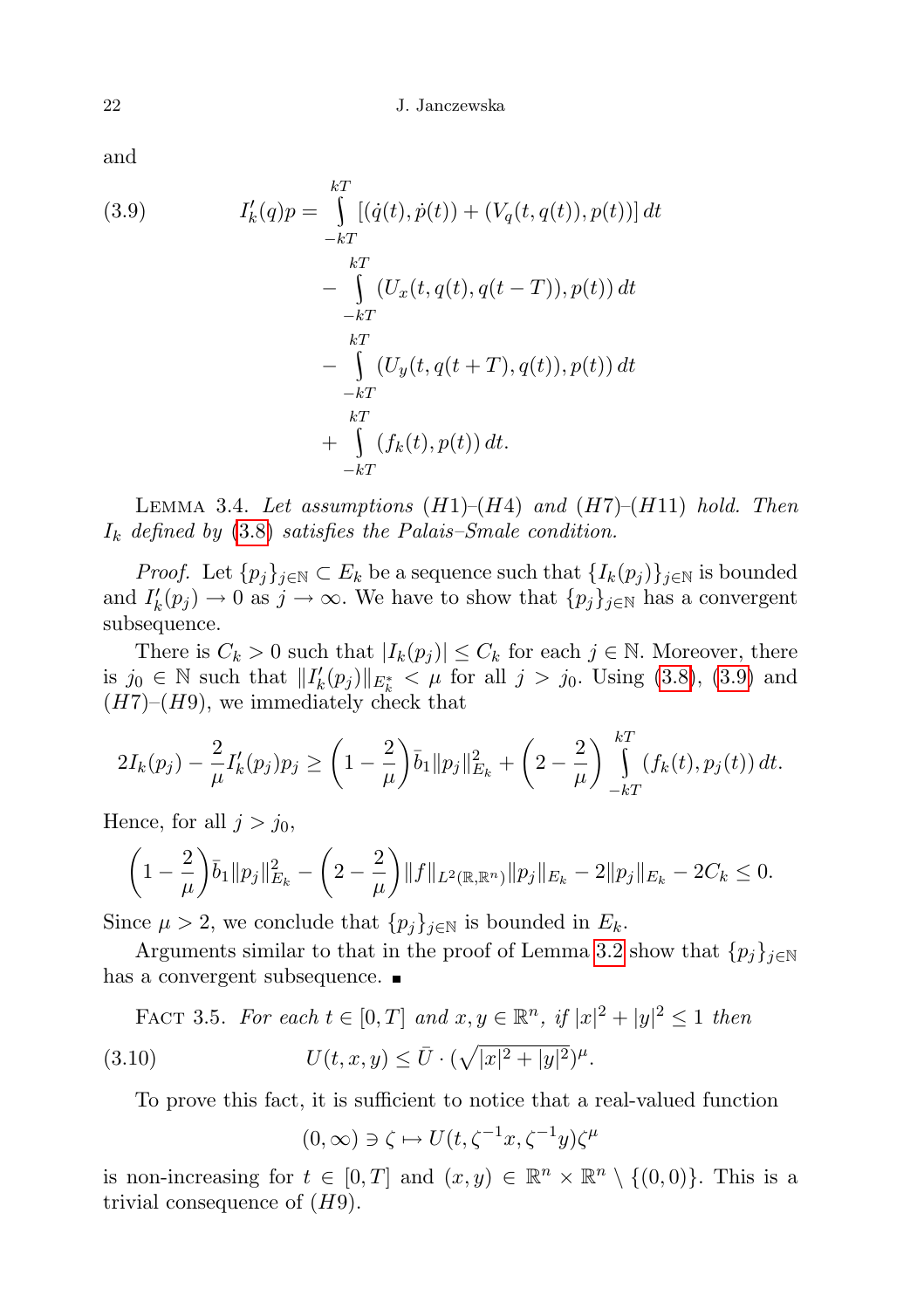*Proof of Theorem [3.3.](#page-8-1)* Fix  $k \in \mathbb{N}$ . Set  $\varrho = \sqrt{\frac{\mu}{\sigma^2}}$  $2/(2C)$ , where C is given by [\(2.1\)](#page-2-1). Assume  $0 < ||q||_{E_k} \leq \varrho$ . From (2.1) it follows that  $0 < ||q||_{L_{2k}^{\infty}}$  $\leq \sqrt{2}/2$ . By [\(3.10\)](#page-9-1), we have

<span id="page-10-6"></span>(3.11) 
$$
\int_{-kT}^{kT} U(t, q(t), q(t-T)) dt \leq \bar{U} \int_{-kT}^{kT} (|q(t)|^2 + |q(t-T)|^2)^{\mu/2} dt
$$

$$
\leq 2\bar{U} \int_{-kT}^{kT} |q(t)|^2 dt \leq 2\bar{U} ||q||_{E_k}^2.
$$

Using  $(3.8)$ ,  $(H7)$  and  $(3.11)$ , we get

(3.12) 
$$
I_k(q) \geq \frac{1}{2} \bar{b}_1 \|q\|_{E_k}^2 - 2\bar{U} \|q\|_{E_k}^2 - \|f_k\|_{L_{2k}^2} \|q\|_{E_k}
$$

$$
\geq \frac{\bar{b}_1 - 4\bar{U}}{2} \|q\|_{E_k}^2 - \|f\|_{L^2(\mathbb{R}, \mathbb{R}^n)} \|q\|_{E_k}.
$$

Moreover, if  $||q||_{E_k} = \varrho$ , then

(3.13) 
$$
I_k(q) \ge \frac{\bar{b}_1 - 4\bar{U}}{4C^2} - \frac{\sqrt{2}}{2C} ||f||_{L^2(\mathbb{R}, \mathbb{R}^n)} \equiv \alpha > 0 = I_k(0),
$$

by  $(H11)$ . Note that both  $\rho$  and  $\alpha$  are independent of k. Applying Ekeland's Variational Principle and Lemma [3.4,](#page-9-2) we obtain a sequence  $\{q_k\}_{k\in\mathbb{N}}$  such that  $I_k(q_k) = \inf_{\|q\|_{E_k} \leq \varrho} I_k(q)$  and  $I'_k(q_k) = 0$ . By Theorem [1.2,](#page-1-1) we conclude that [\(3.6\)](#page-7-0) has an almost homoclinic solution  $q_0 \in E$ . Analysis similar to that in the proof of Theorem [3.1](#page-5-3) shows that  $\dot{q}_0(t) \to 0$  as  $t \to \pm \infty$ .

Acknowledgements. This research was supported by the Polish Ministry of Science and Higher Education (grant no. N N201 394037).

## References

- <span id="page-10-0"></span>[\[HVL1\]](http://dx.doi.org/10.1016/j.jde.2008.02.026) H. J. Hupkes and S. M. Verduyn Lunel, Center manifolds for periodic functional differential equations of mixed type, J. Differential Equations 245 (2008), 1526– 1565.
- <span id="page-10-1"></span> $[HVL2] \quad —, \quad -, \quad Center \, manifold \, theory \, for \, functional \, differential \, equations \,of \,mixed \,type,$  $[HVL2] \quad —, \quad -, \quad Center \, manifold \, theory \, for \, functional \, differential \, equations \,of \,mixed \,type,$ J. Dynam. Differential Equations 19 (2007), 497–560.
- <span id="page-10-3"></span>[\[IJ1\]](http://dx.doi.org/10.1016/j.jde.2005.06.029) M. Izydorek and J. Janczewska, Homoclinic solutions for a class of the second order Hamiltonian systems, J. Differential Equations 219 (2005), 375–389.
- <span id="page-10-4"></span>[\[IJ2\]](http://dx.doi.org/10.1016/j.jmaa.2007.02.038)  $-,-$ , Homoclinic solutions for nonautonomous second order Hamiltonian systems with a coercive potential, J. Math. Anal. Appl. 335 (2007), 1119–1127.
- <span id="page-10-2"></span>[J] J. Janczewska, An approximative scheme of finding almost homoclinic solutions for a class of Newtonian systems, Topol. Methods Nonlinear Anal. 33 (2009), 169–177.
- <span id="page-10-5"></span>[MW] J. Mawhin and M. Willem, Critical Point Theory and Hamiltonian Systems, Appl. Math. Sci. 74, Springer, New York, 1989.